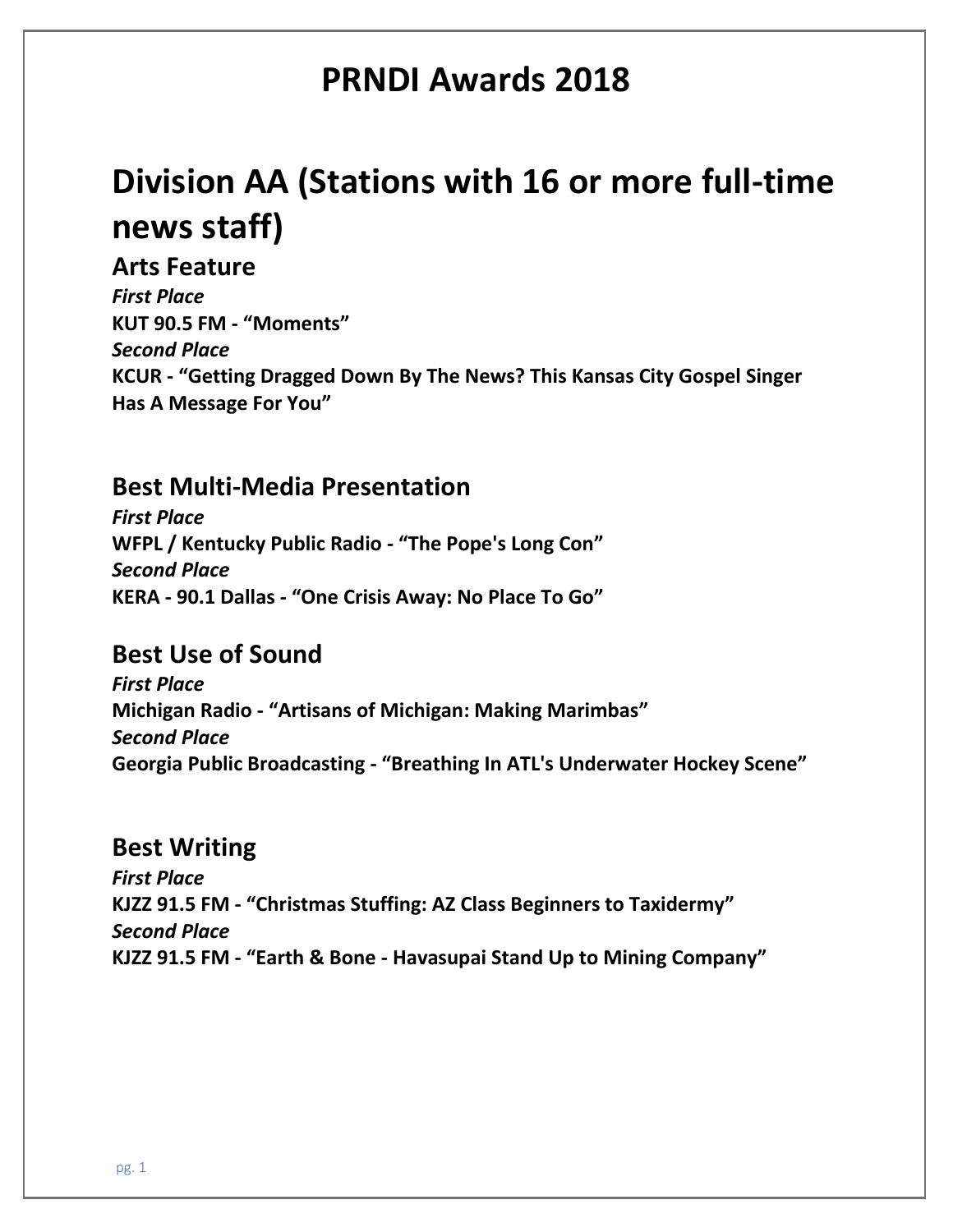#### **Breaking News**

*First Place* **KUOW-FM - "Train Derailment"** *Second Place* **Georgia Public Broadcasting - "Hurricane Irma"**

## **Call-in Program**

*First Place* **WBUR - "Free Speech Controversy Erupts At Middlebury College"** *Second Place* **Vermont Public Radio - "Who Gets To Call Themselves A 'Vermonter'?"**

### **Commentary**

*First Place* **KUOW-FM - "I stopped learning Farsi. I stopped kissing the Quran. I wanted to be normal"** *Second Place* **KCUR - "More Than Just Armchair Gamers"**

# **Continuing Coverage**

*First Place* **Chicago Public Radio/WBEZ - "Every Other Hour"** *Second Place* **St. Louis Public Radio - "Stockley Verdict and Ongoing Protests"**

### **Enterprise/Investigative**

*First Place* **KERA - 90.1 Dallas - "The West Dallas Housing Crisis"** *Second Place* **KJZZ 91.5 FM - "On The Inside: The Chaos of AZ Prison Health Care"**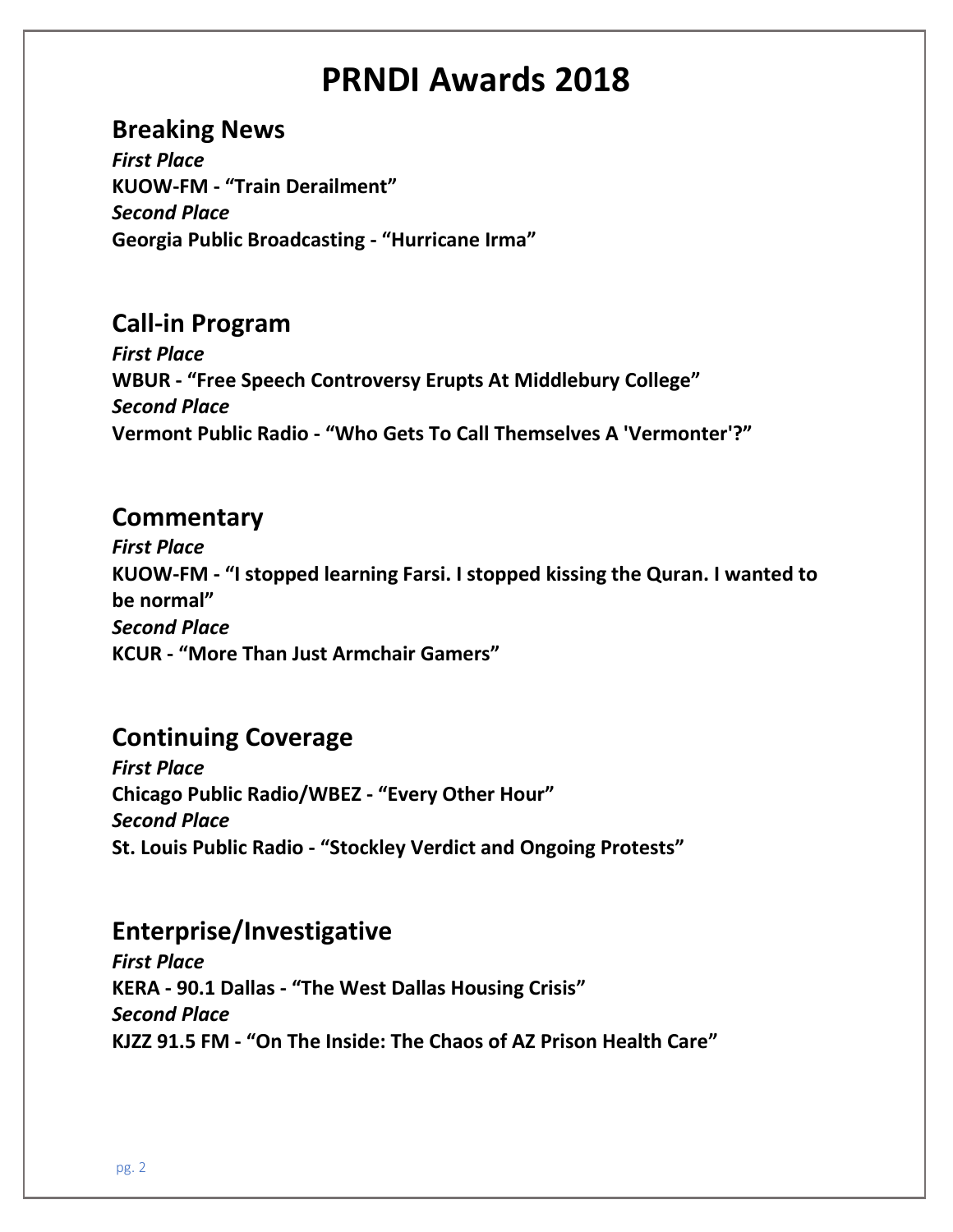#### **Interview**

*First Place* **KCFR - Colorado Public Radio - "The Aurora Theater Shooting Recasts In Sickness And In Health' For One Family"** *Second Place* **WHYY - FM - "Vietnam War memories"**

## **Long Documentary**

*First Place* **Michigan Radio - "Pushed Out: A documentary on housing in Grand Rapids"** *Second Place* **KUT 90.5 FM - "Texas Standard: The Wall"**

# **Nationally Edited Breaking News**

*First Place* **KERA - 90.1 Dallas - "Rep. Pete Sessions Faces Unfriendly Crowd At Dallas Town Hall"** *Second Place* **Georgia Public Broadcasting - "I-85 Collapses"**

# **Nationally Edited Continuing Coverage**

*First Place* **WNYC Radio - "Undocumented Teens Say They're Falsely Accused Of Being In A Gang"**

### **Nationally Edited News Feature**

*First Place* **Michigan Radio - "Why Detroit is ground zero for surge in land contracts"** *Second Place* **KUT 90.5 FM - "Texas Standard: Blowback"**

# **Nationally Edited Series**

*First Place* **KCUR - "A Tale Of Two Kansas Towns: One Thrives As Another Struggles"**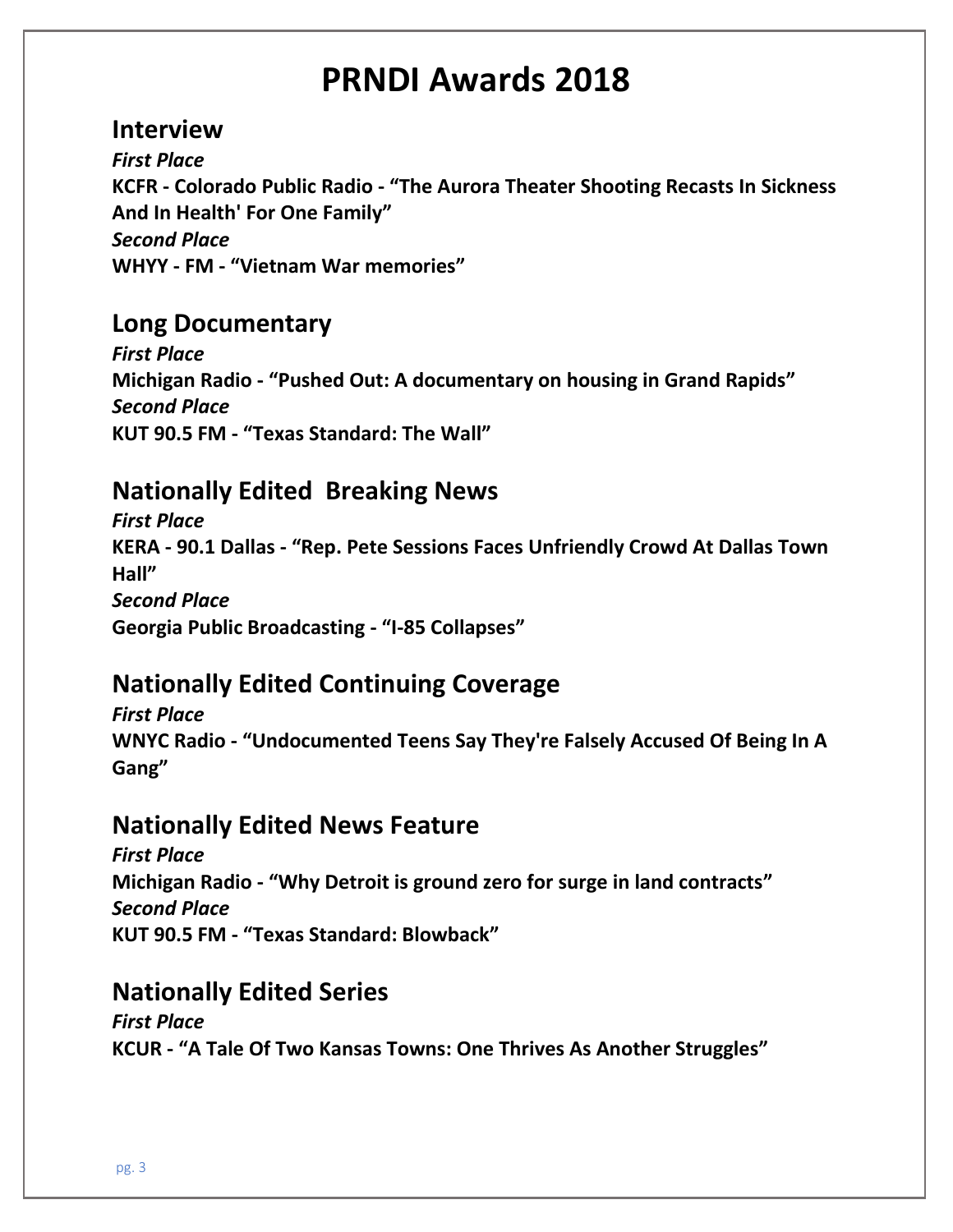# **Nationally Edited Soft Feature**

*First Place* **KCUR - "We Go To The Sheridan County Fair In Hoxie, Kansas"** *Second Place* **Georgia Public Broadcasting - "Troubadour"**

### **News Feature**

*First Place* **WHYY - FM - "Coal Miner hangs his hat on Trump's promises"** *Second Place* **WBUR - "2 Fathers Who Lost Their Sons In School Shootings Transform Their Grief Into Action"**

## **News/Public Affairs Program**

*First Place* **WHYY - FM - "The Pulse: Language"** *Second Place* **KUT 90.5 FM - "Texas Standard: Broadcasting From Beaumont"**

#### **Newscast**

*First Place* **WGBH - "November 8, 2017-The day following some significant local elections"** *Second Place* **WNYC Radio - "Brian Lehrer Show Newscast Hosted by Shumita Basu"**

### **Podcast**

*First Place* **WNYC Radio - "The United States of Anxiety: Culture Wars, Episode 6: The New, Old White Supremacist Movement"** *Second Place* **KCRW/WNYC - "There Goes the Neighborhood: LA"**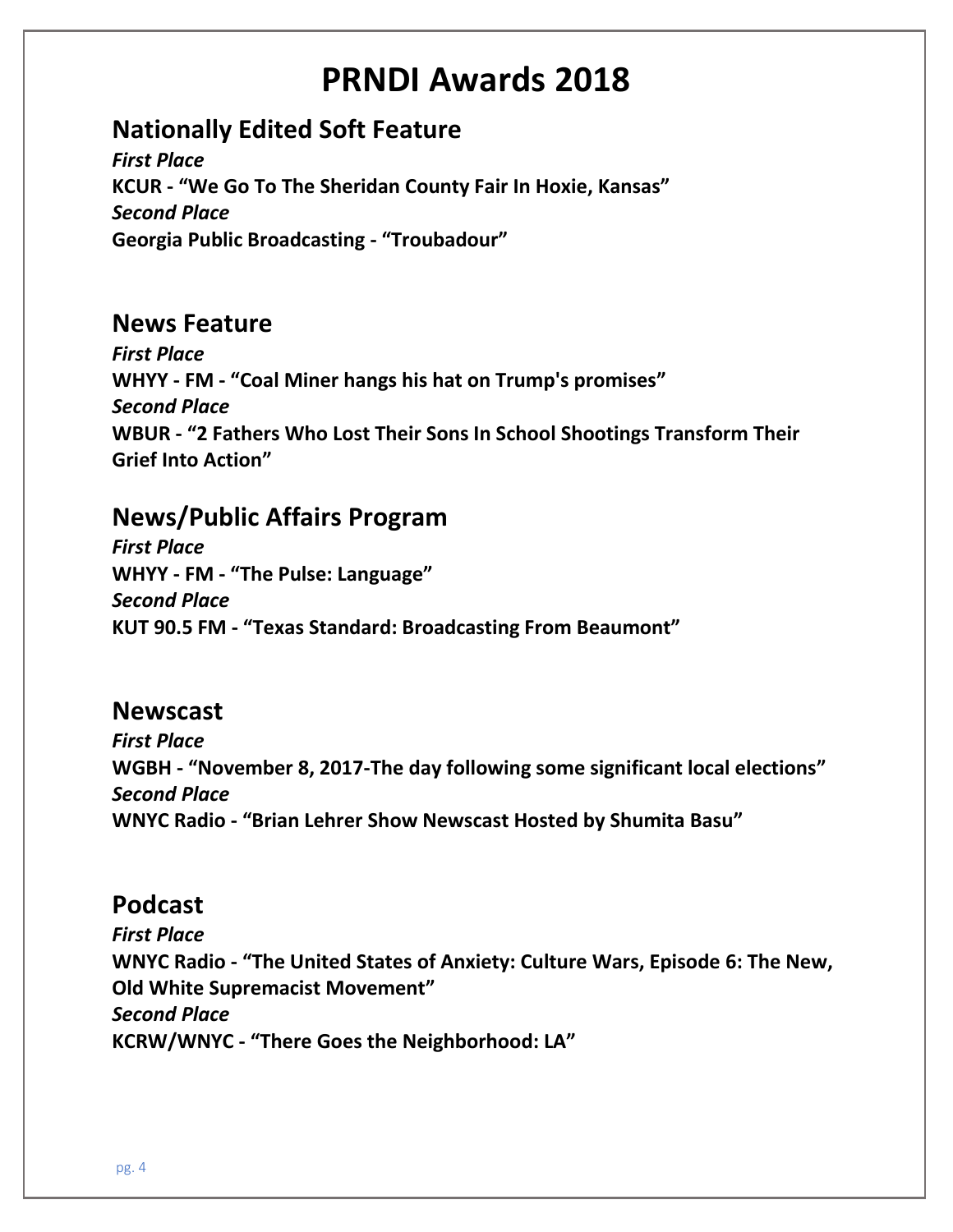# **Series**

*First Place* **KCFR - Colorado Public Radio - "Breaking Bread"** *Second Place* **Vermont Public Radio - "Gunshots: The role of guns in life and death in Vermont."**

# **Short Documentary**

*First Place* **Chicago Public Radio/WBEZ - "Curious City: The Nazis' Neighborhood"** *Second Place* **KUT 90.5 FM - "A Cousin's Mission To Say All The Things David Joseph Couldn't"**

## **Soft Feature**

*First Place* **Michigan Radio - "I wanna be a Batman!"** *Second Place* **KUT 90.5 FM - "Tower Girl"**

# **Sports Feature**

*First Place* **WBUR - "Almost Impossible"** *Second Place* **WBUR - "40 Years Ago, A Deadly Plane Crash 'Tore At The Fabric' Of One Indiana City"**

### **Spot News**

*First Place* **Vermont Public Radio - "Target Is Coming To Vermont October 2018"** *Second Place* **KCUR - "Kansas Lawmakers Stuck"**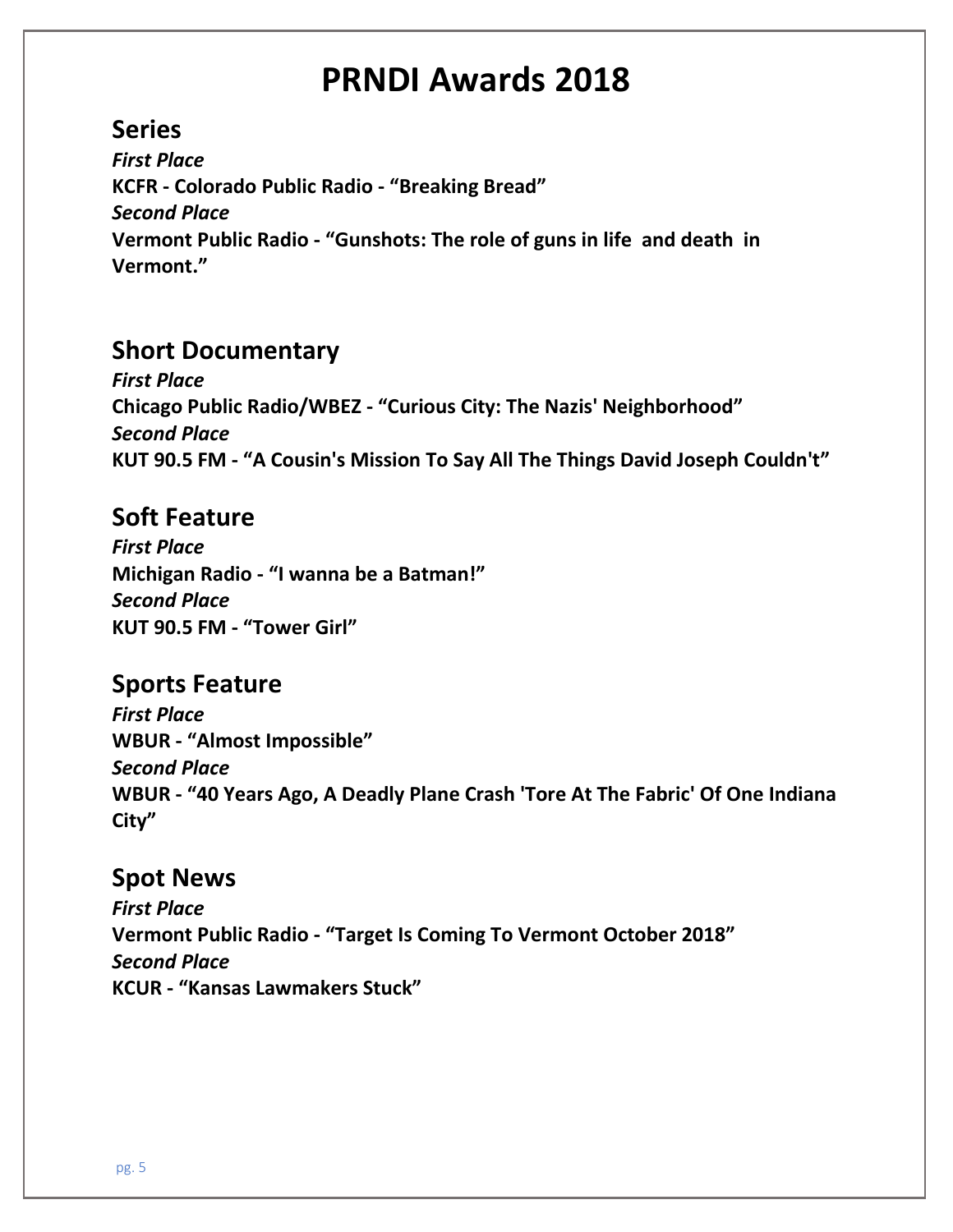# **Division A (Stations with 8 to 15 full-time news staff)**

## **Arts Feature**

*First Place* **KUNC - "By Taking Mental Illness Out Of The Dark, Colorado Comedian Returns To Spotlight"** *Second Place* **WCPN ideastream - "Local Trumpeters Reflect on Emotional Power of "Taps""**

## **Best Multi-Media Presentation**

*First Place* **Indiana Regional Journalism Collaborative - "Blood, Lead & Soil: A year In East Chicago"** *Second Place* **New Hampshire Public Radio - "Powerline"**

### **Best Use of Sound**

*First Place* **Nashville Public Radio - "For Some In Tennessee, Hunting Remains A Way Of Life"** *Second Place* **New Hampshire Public Radio - "On 3-Mile Island, a Summer Scene That Never Changes"**

# **Best Writing**

*First Place* **WLRN News - "Sammy Mack: Overnight in the E.R."** *Second Place* **New Hampshire Public Radio - "How Trumps America First Trade Policy Is Reshaping N.H.s Lumber Industry"**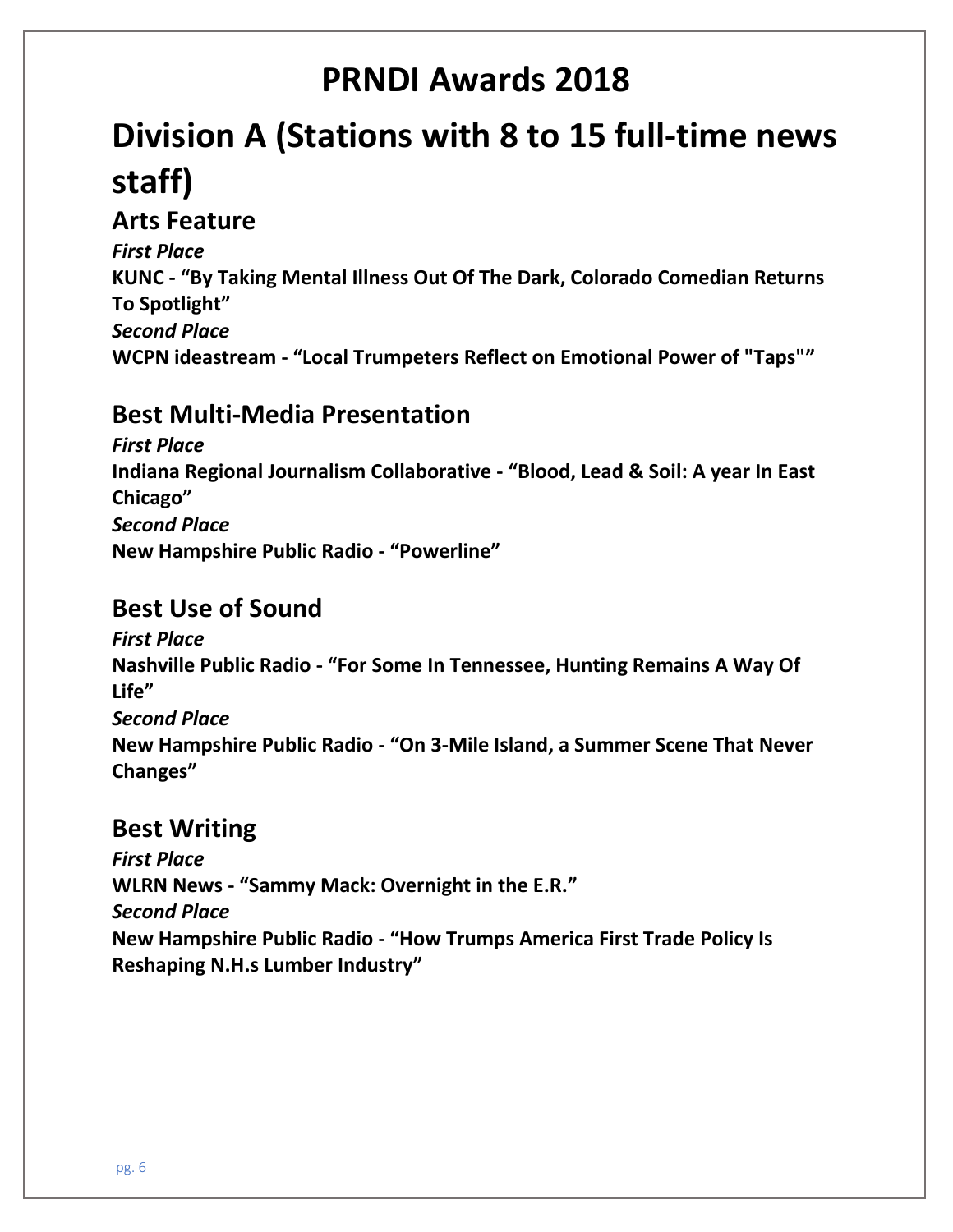### **Breaking News**

*First Place* **Maine Public Broadcasting Network - "Major Storm Causes Biggest Power Outage In Maine History"** *Second Place* **Texas Public Radio - KSTX - "Church Shooting In Sutherland Springs, Texas"**

## **Call-in Program**

*First Place* **WLRN News - "The Florida Roundup: How Is The #MeToo Movement Translating Across Cultures In South Florida?"** *Second Place* **WNPR - Connecticut Public Radio - "Mainstreaming Menstruation"**

#### **Commentary**

*First Place* **Texas Public Radio - KSTX - "Sexual Harassment in Plain Sight"** *Second Place* **WUWM/Milwaukee Public Radio - "Former Neo Nazi Visits Auschwitz"**

# **Continuing Coverage**

*First Place* **Northwest News Network - "Total Solar Eclipse"** *Second Place* **Inside Energy LJC - "Firestone Explosion - Living With Oil And Gas"**

# **Enterprise/Investigative**

*First Place* **New Hampshire Public Radio - "Powerline"** *Second Place* **WFAE - "Charlotte School of Law's Fall"**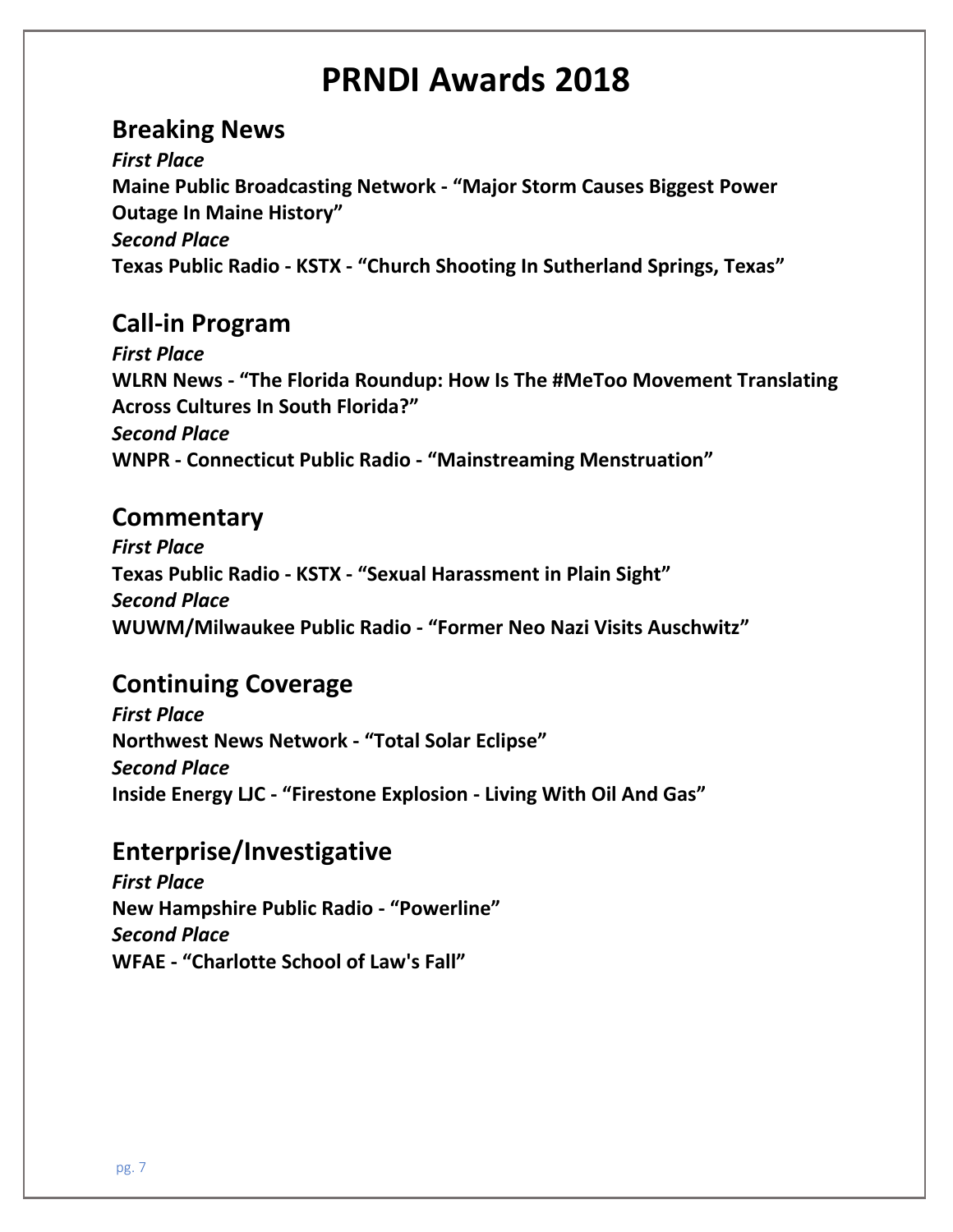#### **Interview**

*First Place* **Iowa Public Radio - "Iowa Veteran Talks About Being Trafficked as a Teenager"** *Second Place* **WNPR - Connecticut Public Radio - "Tackling Islamophobia: A Connecticut Man's Story Of Transformation"**

## **Long Documentary**

*First Place* **WLRN News - "Cell 1: Floridas Death Penalty in Limbo"** *Second Place* **WMFE - FM - "Chaos In The ER: How A Mass Shooting Floods Trauma Centers"**

## **Nationally Edited Breaking News**

*First Place* **South Carolina Public Radio - "Michael Slager Federal Sentencing"** *Second Place* **WABE - "Atlanta's Mayoral Race Too Close To Call**

# **Nationally Edited Continuing Coverage**

*First Place* **Texas Station Collaboration - "Hurricane Harvey"** *Second Place* **WNPR - Connecticut Public Radio - "WNPR's The Island Next Door: Puerto Rico and Connecticut After Hurricane Maria"**

# **Nationally Edited News Feature**

*First Place* **WLRN News - "South Florida Worries About Possible Dike Failure"** *Second Place* **WUSF - "An Unknown Future For Military Caregivers Of Post-9/11 Veterans"**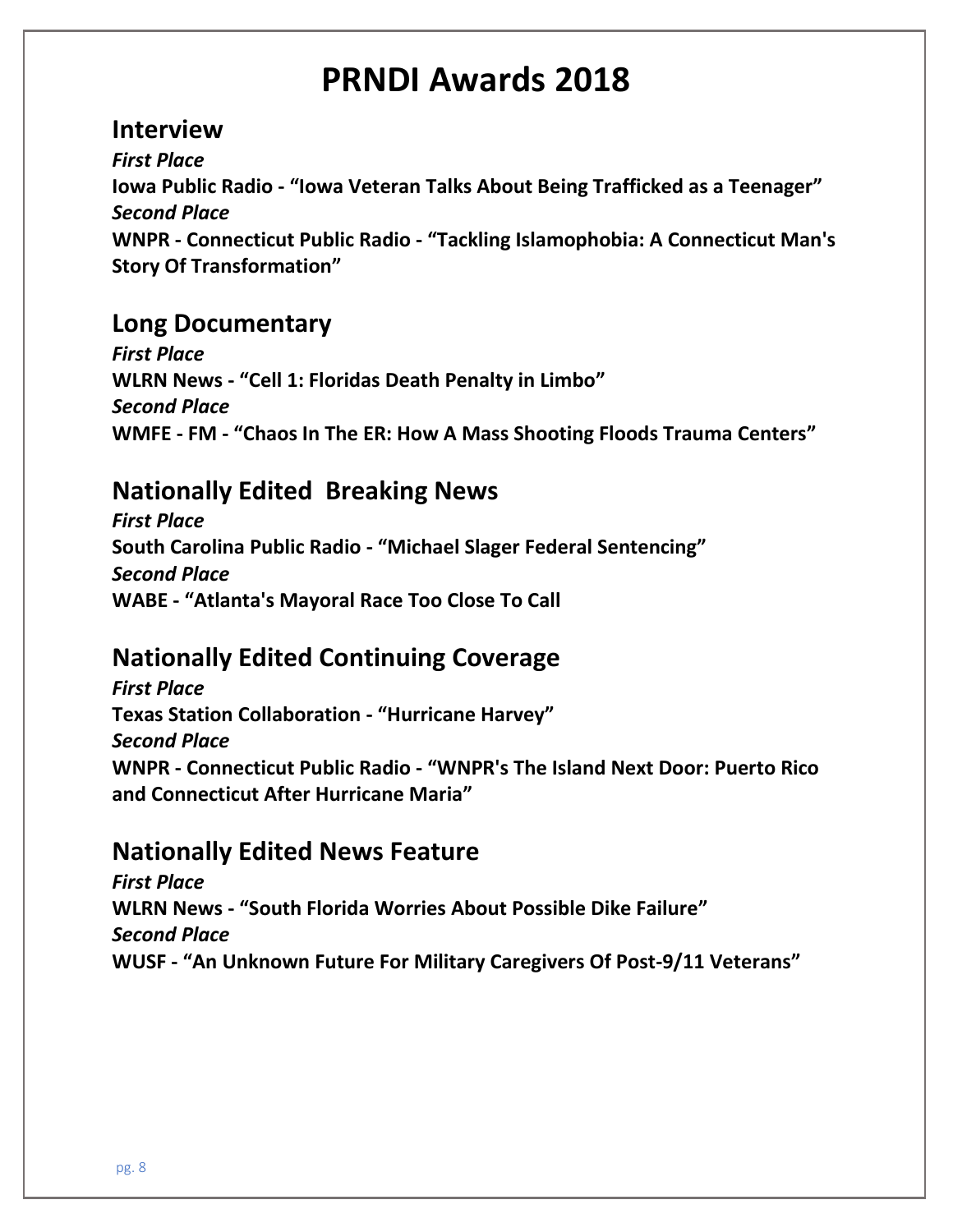# **Nationally Edited Soft Feature**

*First Place* **West Virginia Public Broadcasting - "Compassion as an Economic Driver"** *Second Place* **Nashville Public Radio - "As Braille Literacy Declines, Reading Competitions Held To Boost Interest"**

## **News Feature**

*First Place* **New Hampshire Public Radio - "How Trumps America First Trade Policy Is Reshaping N.H.s Lumber Industry"** *Second Place* **WUWM/Milwaukee Public Radio - "Milwaukee's Diverse Sherman Park: Community Built through Mutual Respect"**

# **News/Public Affairs Program**

*First Place* **WNPR - Connecticut Public Radio - "Episode 58: Under The Gun"** *Second Place* **WFAE - "Charlotte Talks: Addiction, Recovery, And The Human Toll Of The Opioid Epidemic"**

#### **Newscast**

*First Place* **WLRN News - "WLRN News Covers the Fort Lauderdale Airport Shooting"** *Second Place* **KNKX - "KNKX Morning Edition newscast"**

# **Podcast**

*First Place* **Keystone Crossroads LJC - "Schooled Ep 01 "A Fighter Since Birth""** *Second Place* **WXXI AM - "Exited"**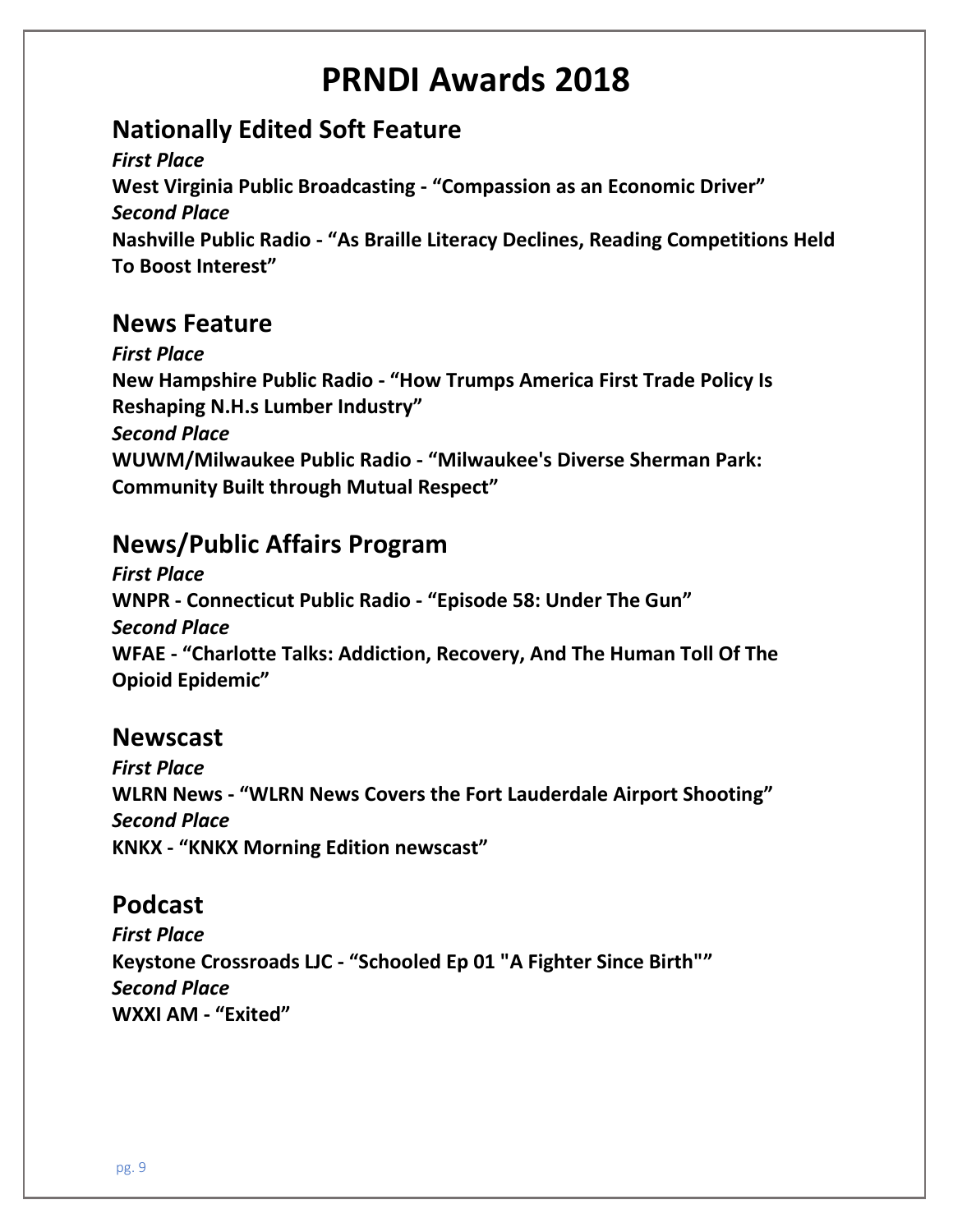## **Series**

*First Place* **West Virginia Public Broadcasting - "Struggle to Stay"** *Second Place* **Northwest News Network - "Suicide Behind Bars"**

## **Short Documentary**

*First Place* **Inside Energy LJC - "Living With Oil And Gas"** *Second Place* **KPCC - "Broke: Why more California families are becoming homeless"**

# **Soft Feature**

*First Place* **KNKX - "Transgender Traveler Builds A Brotherhood"** *Second Place* **WUWM/Milwaukee Public Radio - "Draft Horses Return to Work on Farms and in Forests"**

# **Sports Feature**

*First Place* **New Hampshire Public Radio - "From Dive Bars to World Championships: Meet N.H.'s 'Big Buck Hunter' Pros"** *Second Place* **WUSF - "Jose Fernandez Celebrates 300 Wins As USF Women's Basketball Coach"**

### **Spot News**

*First Place* **Nashville Public Radio - "Shadow Snakes, A Mysterious And Delightful Eclipse Sighting In East Nashville"**

#### **Spot News**

*Second Place* **WLRN News - "Sounds From The South Florida Fair: Youth Livestock Auction"**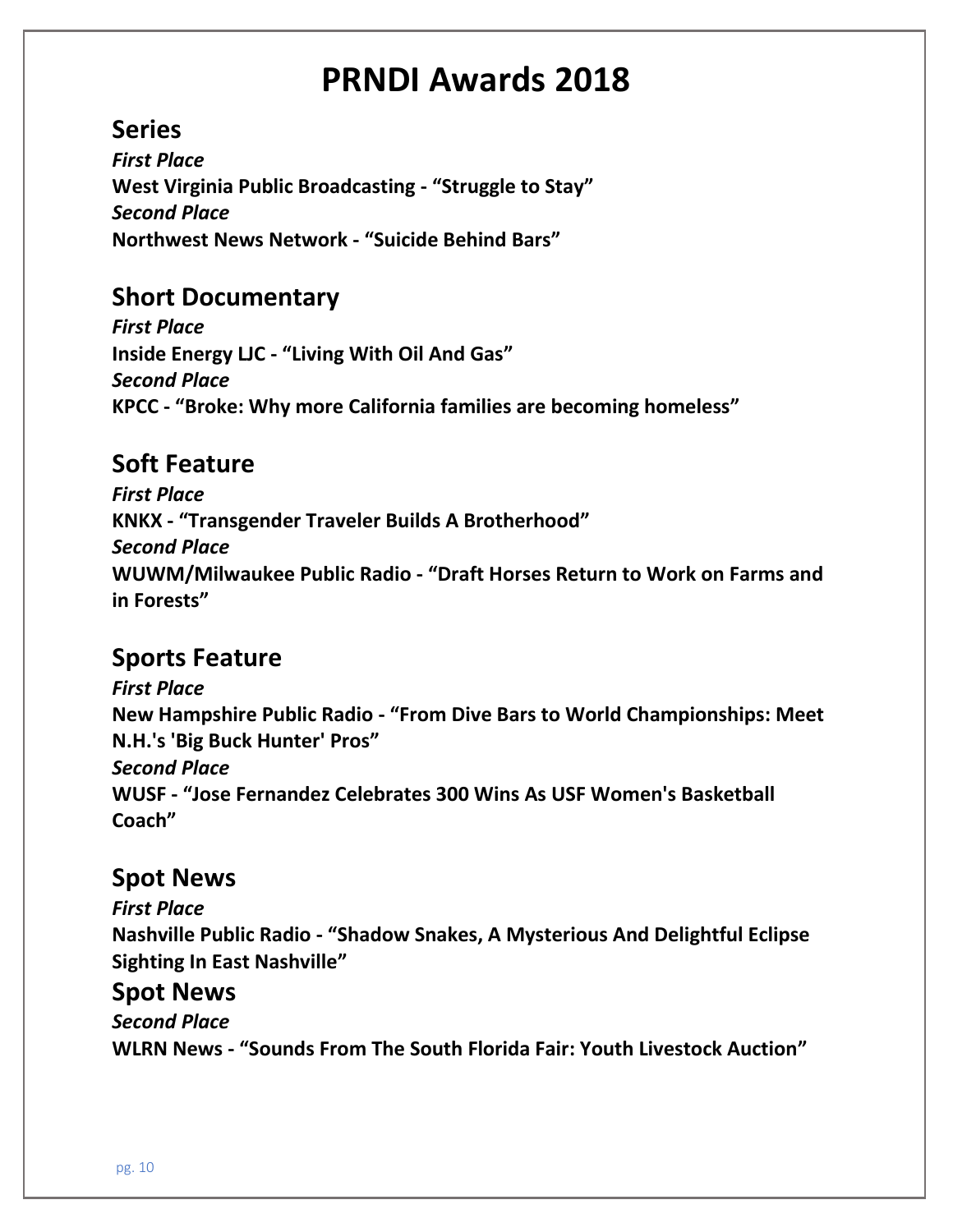# **Division B (Stations with 4 to 7 full-time news staff)**

#### **Arts Feature**

*First Place* **WMUK-FM - "Classical Coughs: Concert Goers Cough More"** *Second Place* **WFDD - "Making Art Accessible To Everyone: 20 Years Of Art-o-mat"**

### **Best Multi-Media Presentation**

*First Place* **WFIU - "Why Do Some Hoosiers Pay One Of The Highest Utility Rates In The Country?"** *Second Place* **WCVE-FM - "Vietnam: Virginia Remembers"**

### **Best Use of Sound**

*First Place* **Wyoming Public Radio - "Archeologists Race To Find Artifacts Melting Out Of Mountain Ice Fields"** *Second Place* **KBIA - FM - "Why We're Growing The Most Sweet Potatoes Since WWII"**

# **Best Writing**

*First Place* **WWNO - New Orleans Public Radio - "NOLA vs Nature: The Other Biggest Flood In New Orleans History"** *Second Place* **WGCU - "Artificial Mangroves Could Bring Back Vanishing Habitats In Florida"**

#### **Breaking News**

*First Place* **WGCU - "Hurricane Irma Hits Southwest Florida"** *Second Place* **Boise State Public Radio KBSX - "Cecil Andrus Dies At 85, Leaving A Legacy That Goes Far Beyond Idaho"**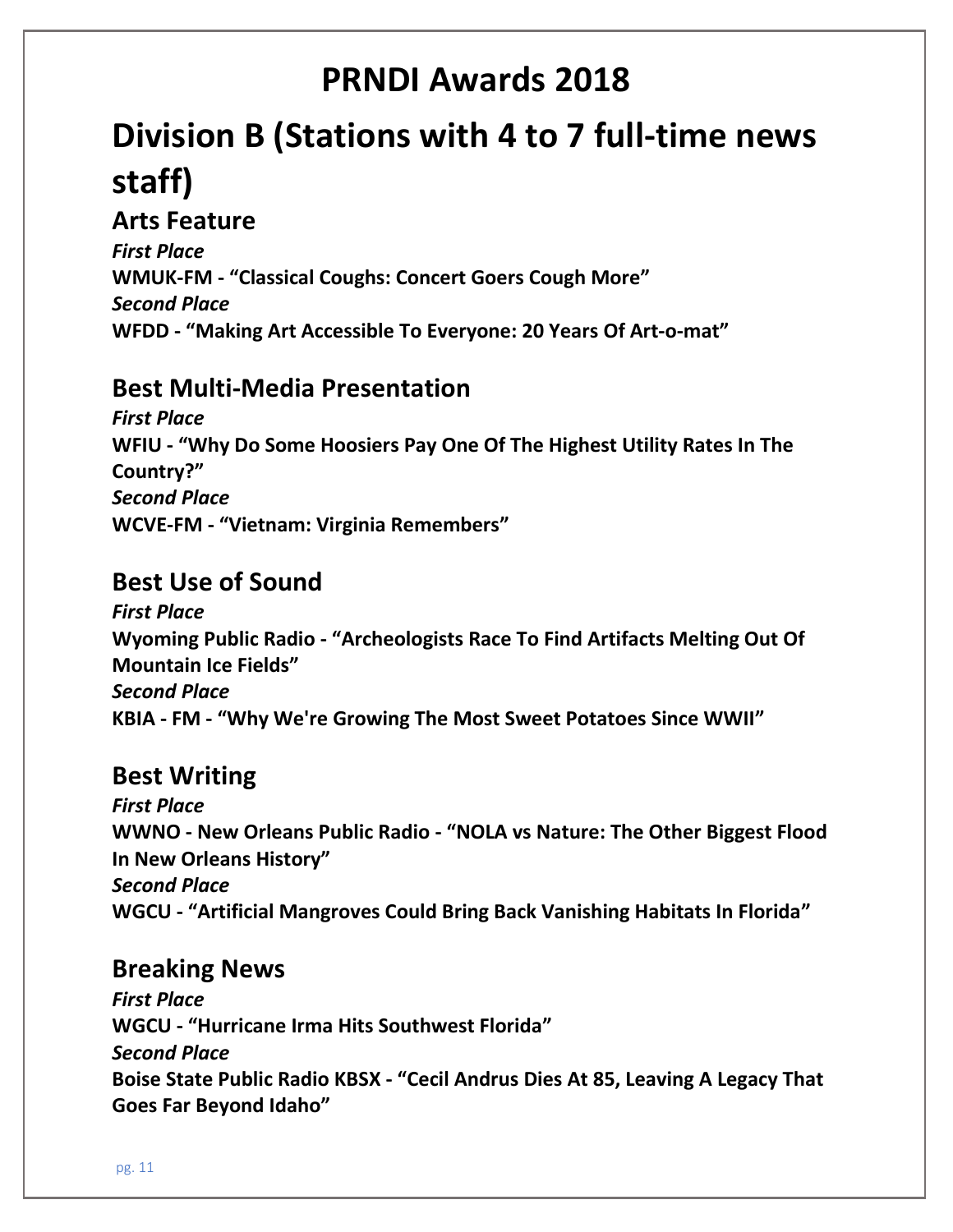## **Call-in Program**

*First Place* **WCAI - "Improving Community Relationships with the Police"** *Second Place* **WILL - "The Stalemate Has Ended: Illinois Reacts To End Of Budget Crisis"**

### **Commentary**

*First Place* **New England Public Radio - "A Son Reckons With His Fathers Hunger To Escape Poverty"** *Second Place* **WYPR - "One Virginian's take on Confederate monuments"**

## **Continuing Coverage**

*First Place* **North Country Public Radio - "Under Trump policies, refugees rush the northern border"** *Second Place* **WJCT FM - "Northeast Florida Hurricane Season 2017"**

# **Enterprise/Investigative**

*First Place* **North Country Public Radio - "Shooting near military base raises questions about Army recruitment"** *Second Place* **WFDD - "As North Carolina Gauges Scope Of Poultry Waste, Residents Say They Have Little Protection"**

#### **Interview**

*First Place* **New England Public Radio - "Embedded In Harvard Forest For One Year, To Study One Tree"** *Second Place* **WMUK-FM - "WSW: "I Just Can't Do This Anymore" After Officer's Acquittal"**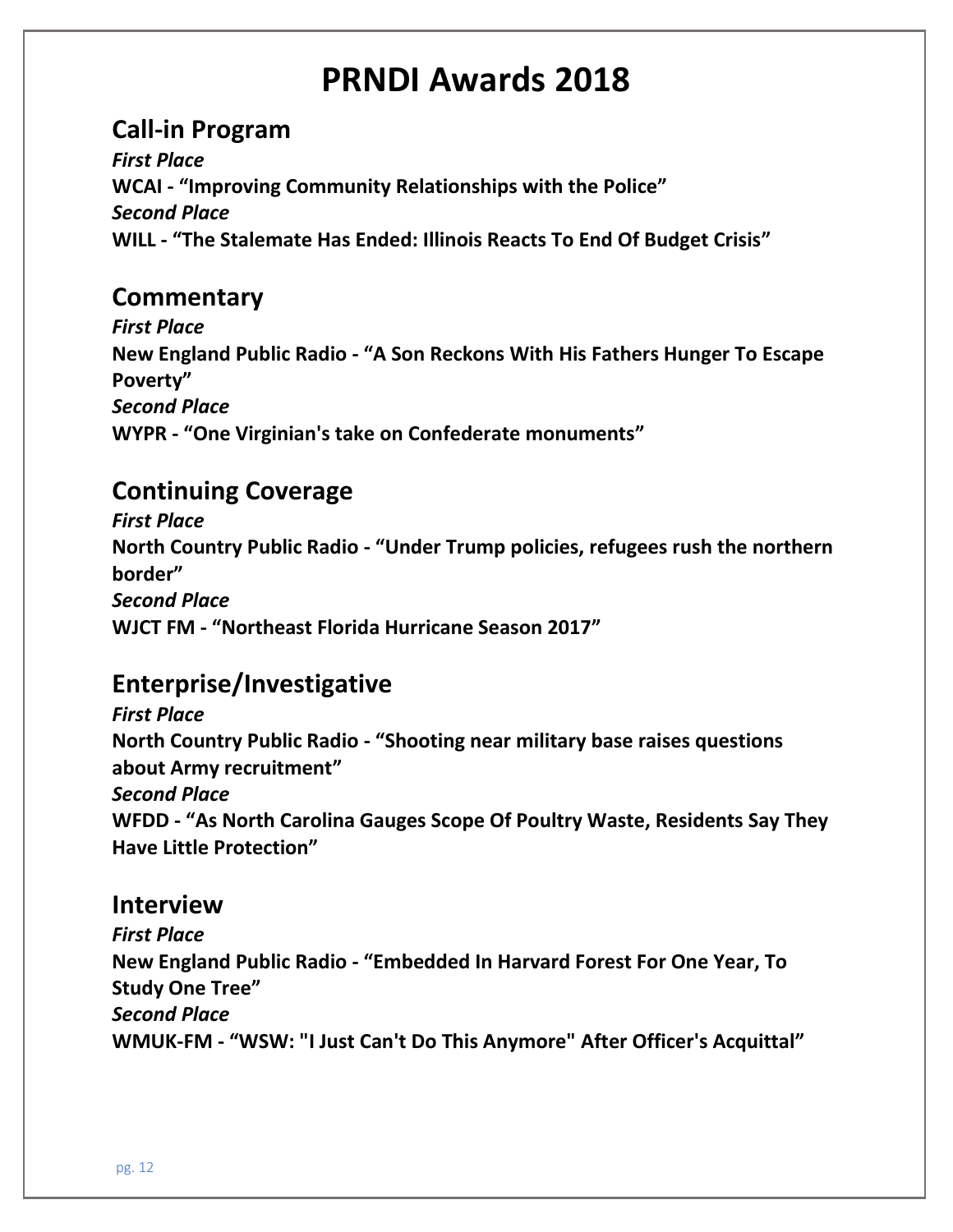## **Long Documentary**

*First Place* **KUNM FM - "Enduring Addiction: A Nuanced Look At The Opioid Epidemic In Northern N.M."** *Second Place* **WILL - "Still Here: Vietnam War Stories from Illinois"**

## **Nationally Edited Breaking News**

*First Place* **KANU-Kansas Public Radio - "Kansas Governor Ends Tenure As One Of Least Popular In Country"**

# **Nationally Edited Continuing Coverage**

*First Place* **North Country Public Radio - "Voices from a great divide in the land of Trump"**

# **Nationally Edited Soft Feature**

*First Place* **WWNO - New Orleans Public Radio - "Louisiana History Washes Away As Sea Levels Rise, Land Sinks"** *Second Place* **WFYI - "Female Inmates In Indiana Pitch Plan To Rehab Empty Houses And Their Lives"**

#### **News Feature**

*First Place* **WFDD - "Business 40 Changing Lanes: A Painful Legacy"** *Second Place* **North Country Public Radio - "My neighbor in Plattsburgh put a Confederate flag in his window. So I knocked on his door."**

# **News/Public Affairs Program**

*First Place* **WGCU - "Trump's Immigration Orders Hit Home in South Florida"** *Second Place* **WILL - "The Stalemate Has Ended: Illinois Reacts To End Of Budget Crisis"**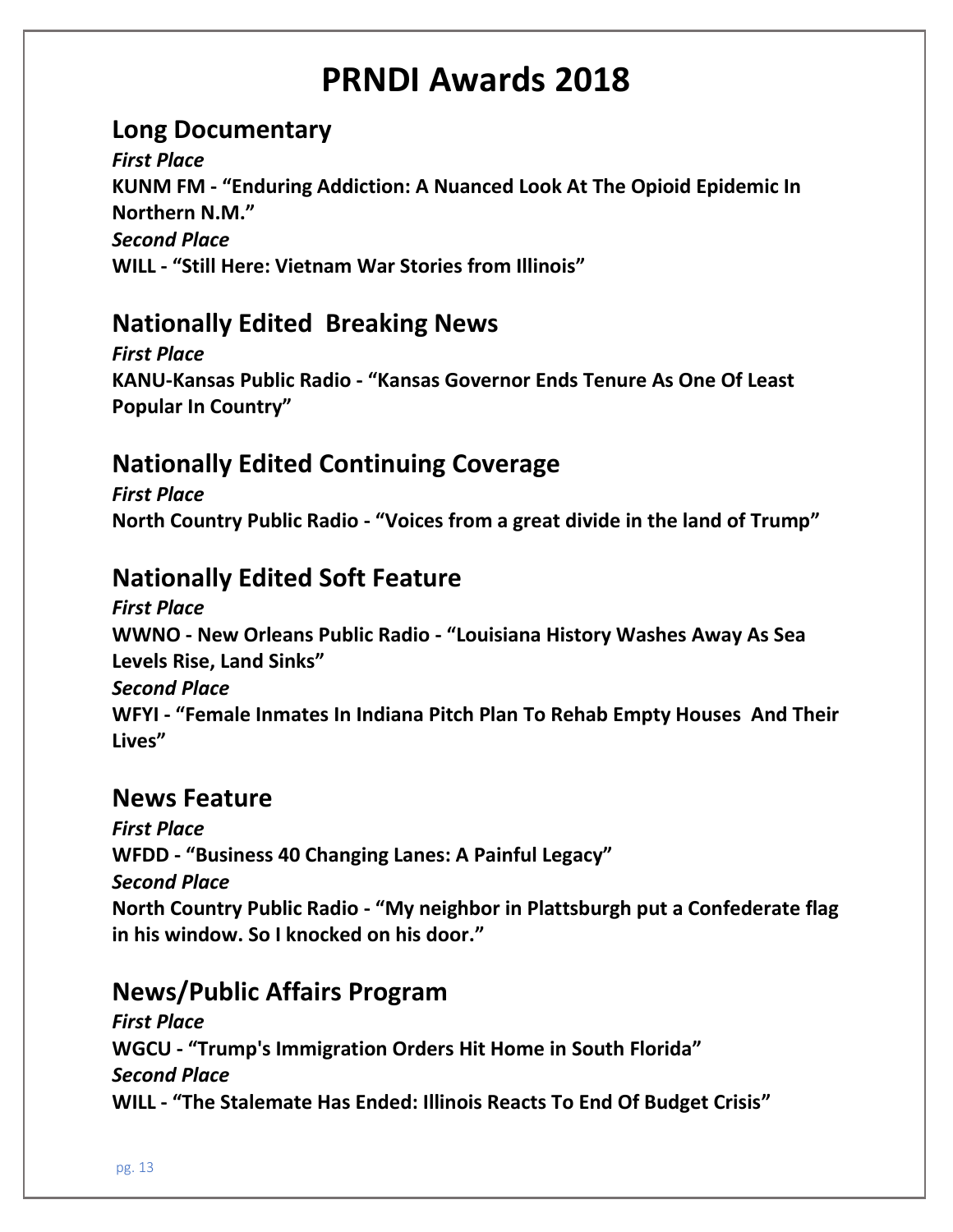#### **Newscast**

*First Place* **WGCU - "All Things Considered February 6 Newscast"** *Second Place* **KMUW - "KMWU 7 a.m. Newscast from Dec. 21, 2017"**

## **Podcast**

*First Place* **Wyoming Public Radio - "HumaNature: Through The Keyhole"** *Second Place* **N-E-T Radio - "The PlainStory"**

## **Series**

*First Place* **Interlochen Public Radio - "Irredeemable"** *Second Place* **WFDD - "The Road Ahead"**

# **Short Documentary**

*First Place* **WFIU - "Cannabidiol, Kids & Politics"** *Second Place* **Interlochen Public Radio - "Irredeemable, episode 3: Tortured Choice"**

# **Soft Feature**

*First Place* **New England Public Radio - "Millennial Magnum PIs: Recent College Grads Become Private Investigators"** *Second Place* **WMUK-FM - "Eclipsed In Missouri"**

### **Sports Feature**

*First Place* **N-E-T Radio - "Nebraska Basketball Referee Has Earned His Stripes"** *Second Place* **WVTF Public Radio - "Hall of Fame or Infamy? - Jeff Bossert"**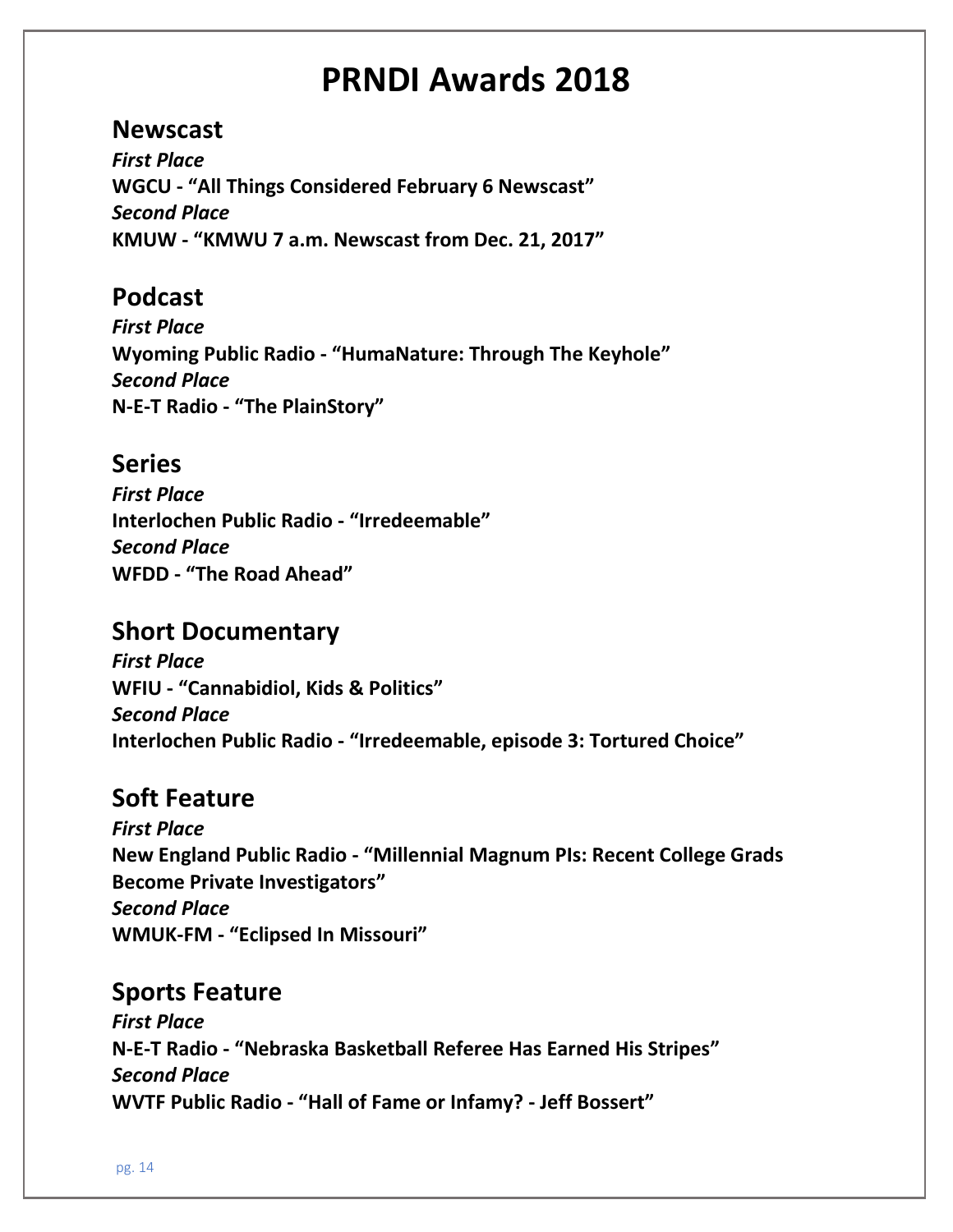**Spot News** *First Place* **WVTF Public Radio - "It's Hard Not To Love Her - Mallory Noe-Payne"** *Second Place* **WMUK-FM - "Creek With Newly-Minted Name Is Cleaner, For Now"**

# **Division C (Stations with 1 to 3 full-time news staff)**

## **Arts Feature**

*First Place* **KAZU - "Monterey Pop: Remembered, Celebrated But Never Duplicated"** *Second Place* **WFUV - "Celebrating 50 Years Of Art in the Parks"**

# **Best Multi-Media Presentation**

*First Place* **WPSU - FM - "Fifty years later, Vietnam veterans search for healing at the Traveling Wall"**

# **Best Use of Sound**

*First Place* **WDCB - "Third Coast Percussion Explores Bell Sounds"** *Second Place* **WKMS - "Wickliffe Mounds Sing with Chickasaw Dance Troupe"**

# **Best Writing**

*First Place* **WUFT FM - "When the Lights Go Out, and Stay Out"** *Second Place* **KAZU - "Reality Of Possible Separation Sets In For American Children Of Undocumented Parents"**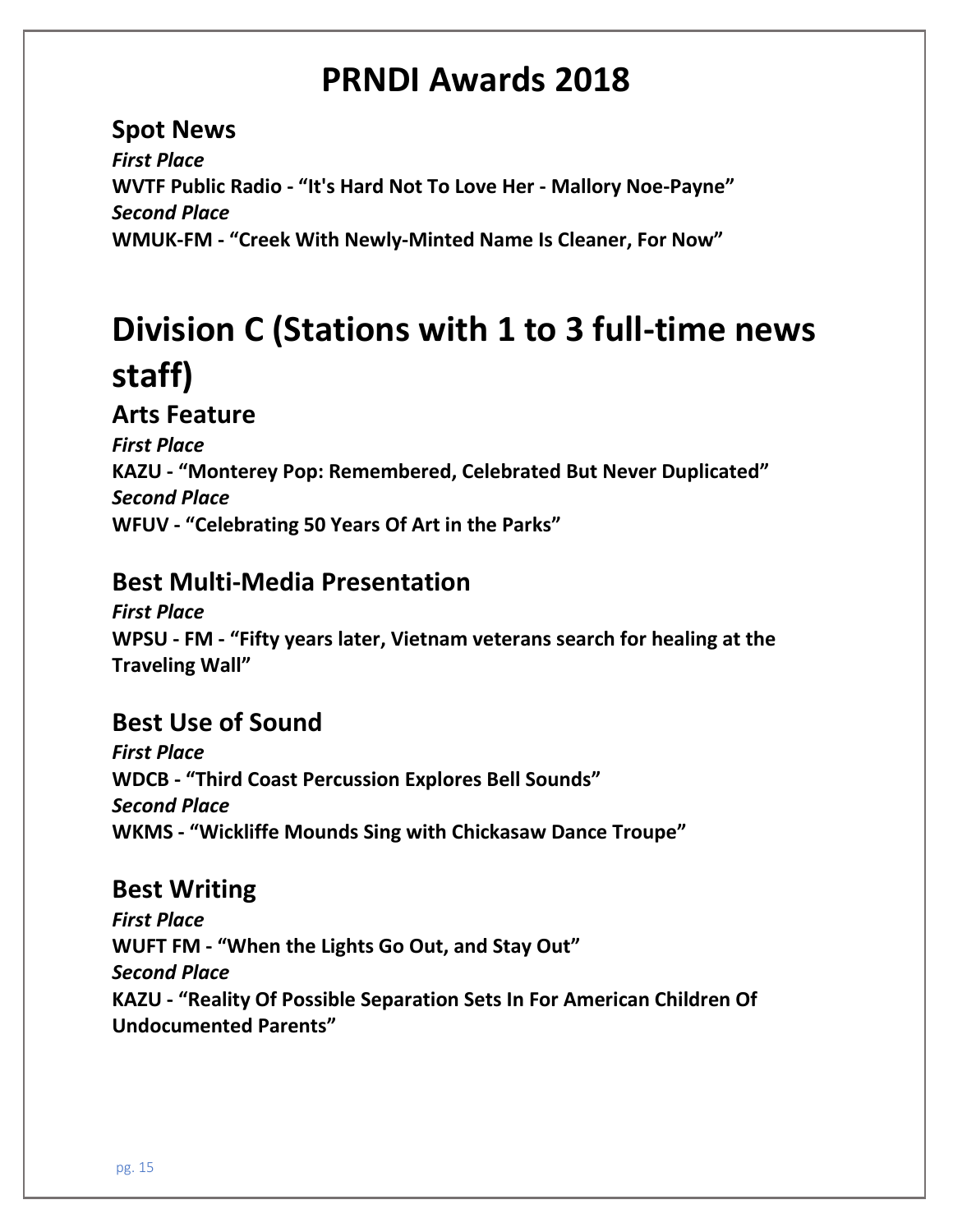### **Breaking News**

*First Place* **WKMS - "Big Sandy Residents Mourn Death of Sonny Melton, Las Vegas Massacre Victim"** *Second Place* **WFUV - "Deadly Bronx Fire"**

### **Call-in Program**

*First Place* **KUSU - "Bear Ears National Monument"** *Second Place* **KGNU - "The Ripple Effect of Suicide"**

#### **Commentary**

*First Place* **WFUV - "Life Interrupted"** *Second Place* **WFUV - "The Leaving Game"**

### **Continuing Coverage**

*First Place* **Jefferson Public Radio - "Oregon's Summer of Smoke"** *Second Place* **WPSU - FM - "The Hazing Death of Timothy Piazza: The Trial of Penn State Fraternity Members and Community Reaction"**

#### **Enterprise/Investigative**

*First Place* **WNIN 88.3 FM - "A Scar on the System"** *Second Place* **WBGO - "Idleness Puts NJ Youth At High Risk For Opioid Addiction"**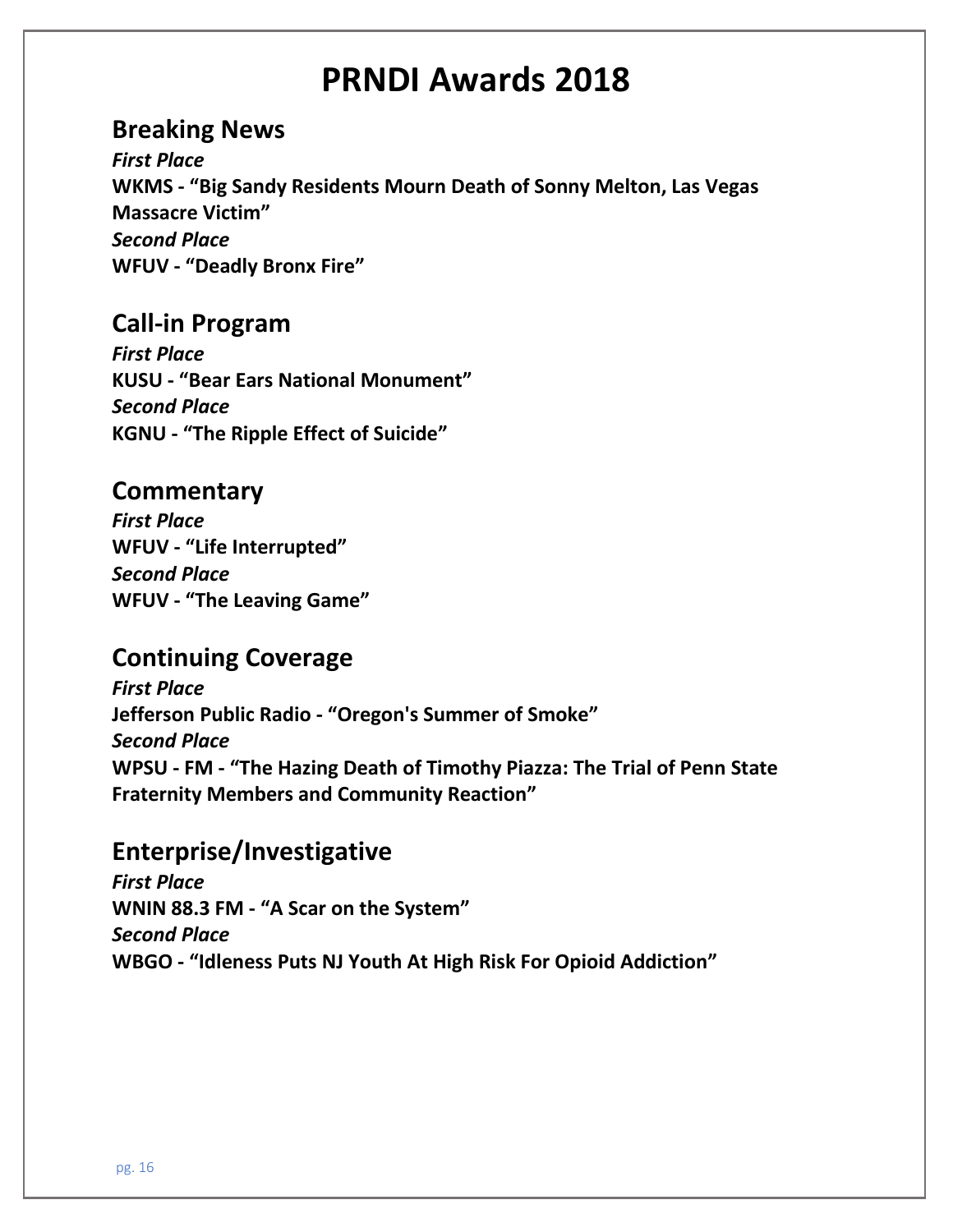#### **Interview**

*First Place* **KLCC - "Birding Without Borders: Noah Strycker's Global Adventure"** *Second Place* **Marfa Public Radio - "West Texas Talk: Lannan resident Kimberle Crenshaw"**

### **Long Documentary**

*First Place* **WPSU - FM - "Time to Lay it Down ~ The Soundtrack of the Vietnam War"** *Second Place* **WNIN 88.3 FM - "A Scar on the System"**

# **Nationally Edited Breaking News**

*First Place* **Marfa Public Radio - "Hundreds Say Goodbye as Border Patrol Agent is Laid to Rest"**

## **Nationally Edited Series**

*First Place* **Youth Radio - "Thats When My Childhood Ended : Youth Radio Reports"**

# **Nationally Edited Soft Feature**

*First Place* **Youth Radio - "Emancipation: One Young Man Leaves Foster Care On His Own Terms"** *Second Place* **WFUV - "How New York's Roosevelt Island Sucks Away Summer Trash Stink"**

### **News Feature**

*First Place* **KRCC - "Guns To Garden Tools: Beating Swords Into Plowshares"** *Second Place* **WYSO Public Radio - "Miami Valley First Responders Battle Rise In Fentanyl Opioids"**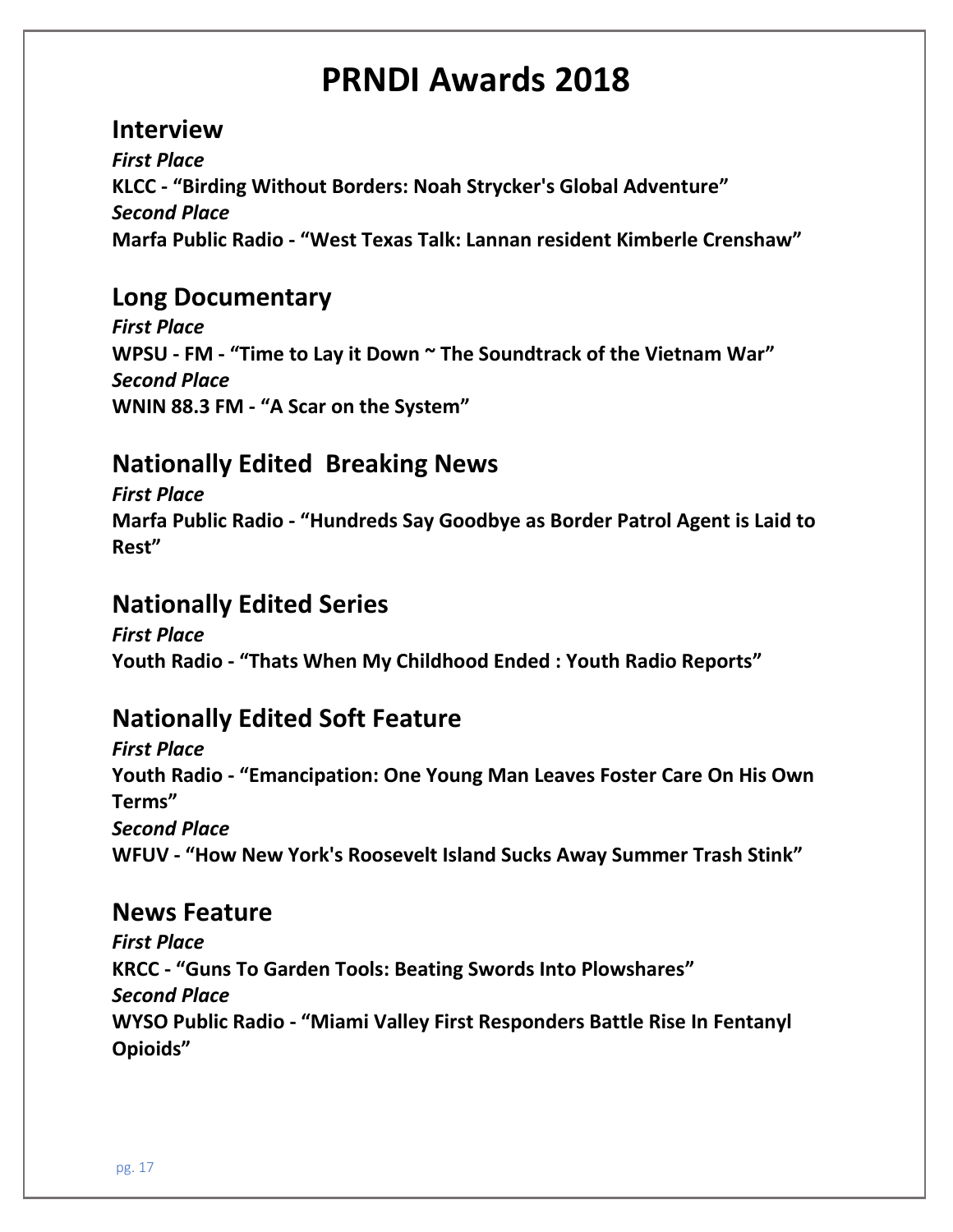# **News/Public Affairs Program**

*First Place* **WBGO - "WBGO Journal 3-25-2017"** *Second Place* **Spokane Public Radio - "Inland Journal"**

### **Newscast**

*First Place* **WFUV - "Robin Shannon's Morning News"** *Second Place* **Alabama Public Radio - "Alabama--February 10, 2017"**

# **Podcast**

*First Place* **WKMS - "Something From Nothing: #PartakeInPaducah"** *Second Place* **KGNU - "After Hours at the Radio Bookclub - Alexandra Fuller"**

### **Series**

*First Place* **Alabama Public Radio - "Alabama Rural Health Care"** *Second Place* **KUSU - "A State of Addiction: Utah's Opioid Epidemic"**

### **Short Documentary**

*First Place* **Marfa Public Radio - "A Radio Documentary: Dark Skies, Dark Energies"** *Second Place* **Alabama Public Radio - "Help Wanted: Alabama's Rural Health Care Crisis"**

### **Soft Feature**

*First Place* **WSKG - "For A Tense Chess Tournament, Head To Cordisco's Convenience Store"** *Second Place* **WKMS - "Defend Be A Friend: Tennessee Teen Creates Superhero to Help Children Understand Autism"**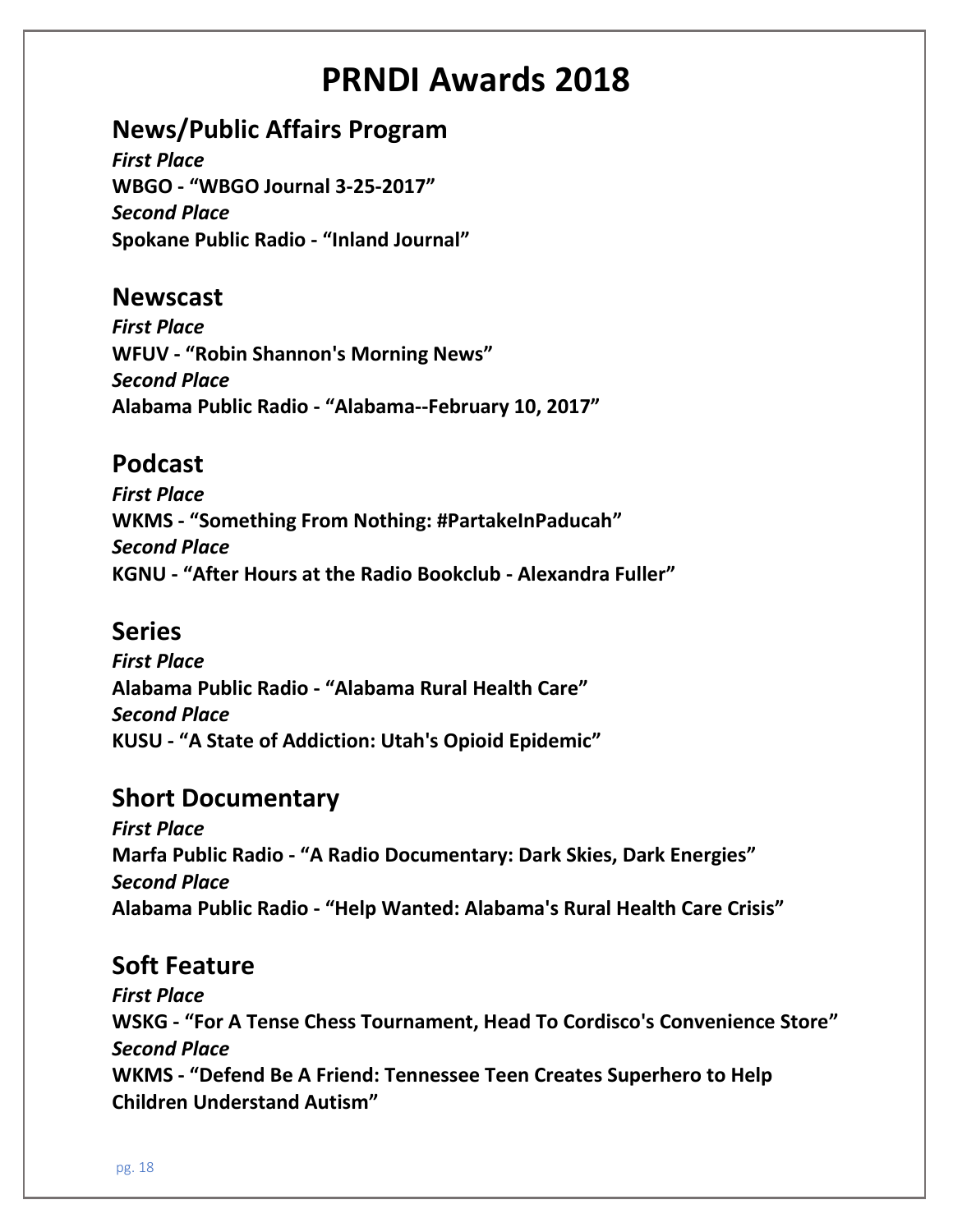## **Sports Feature**

*First Place* **KAZU - "It's a Birdie... It's Rain... It's Crosby Weather"** *Second Place* **WKMS - "Tackling Stereotypes: Middle Schooler Playing the Line"**

## **Spot News**

*First Place* **WPSU - FM - "Town Hall Takes Place Without Representative Glenn Thompson"** *Second Place* **WSKG - "Binghamton To Start Grocery Shuttle For Northside Residents"**

# **Division D (Student Awards)**

# **Student Hard Feature**

*First Place* **KUOW-FM - "Does Allah hate me because I'm queer?"** *Second Place* **KUNM FM - "'Time Is Brain' When You Have A Stroke"**

### **Student Newscast**

*First Place* **WFUV - "Breaking News Day 12/29/17 -- Kacie Candela"** *Second Place* **WFUV - "Diana Nelson on Afternoon News"**

### **Student Soft Feature**

*First Place* **WUSF - "A Healthy Escape From Jail"** *Second Place* **WFDD - "Carolina Curious: How Field Trips Level the Playing Field"**